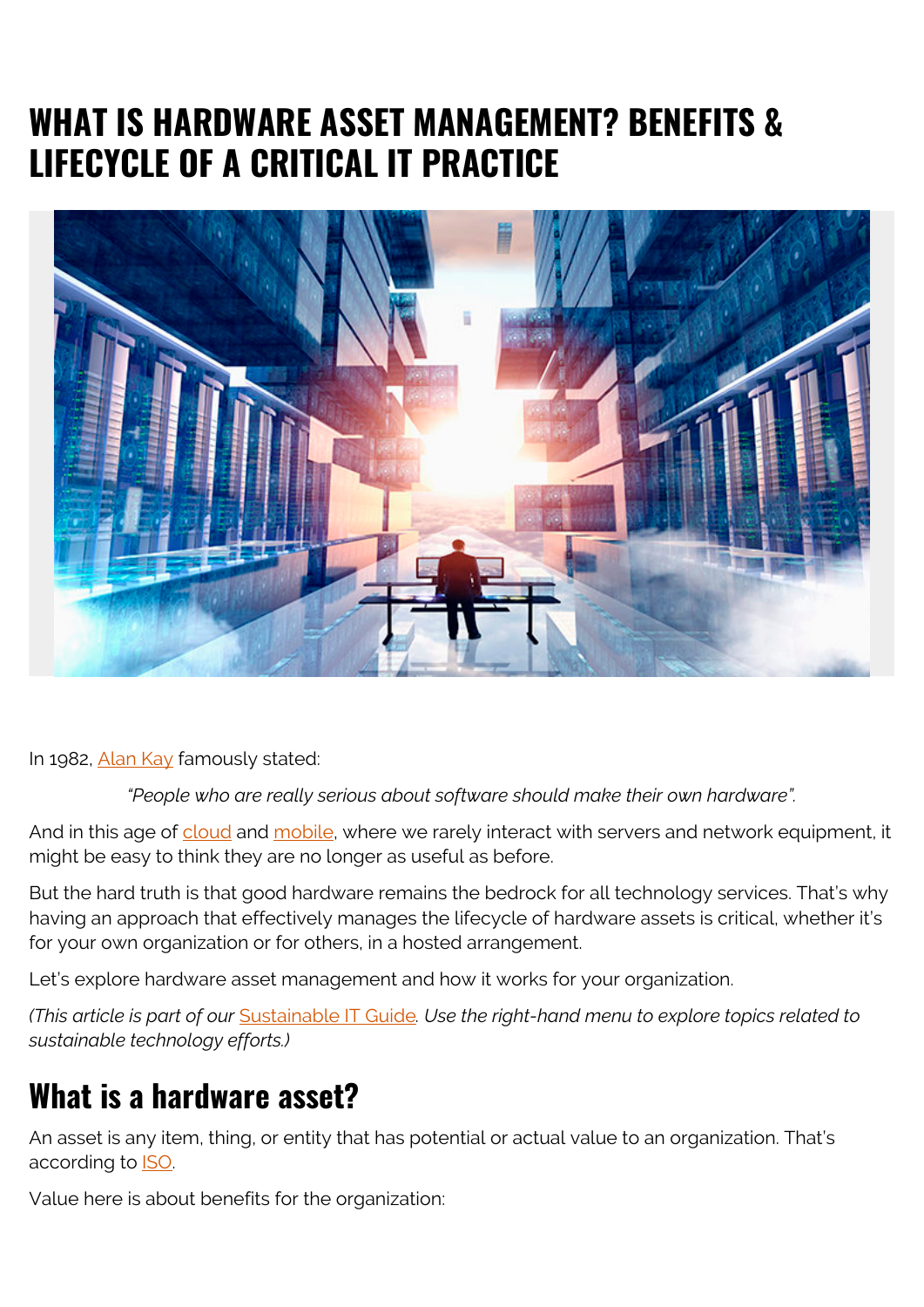- Value is usually financial in nature, as seen in the balance sheet, when as asset is used to generate revenue, reduce costs, or mitigate risk.
- Value can also be non-financial when it's used well, such as [customer satisfaction.](https://blogs.bmc.com/blogs/customer-satisfaction-csat-service-desk-metric/)

Hardware assets in IT service management refers to [assets that are tangible](https://blogs.bmc.com/blogs/what-is-it-infrastructure-and-what-are-its-components/) in nature—those you can touch and feel. Hardware assets include those that are in use as well as those in storage.

Some examples of hardware assets, as listed in **[ITIL](https://blogs.bmc.com/blogs/itil-4/)[®](https://blogs.bmc.com/blogs/itil-4/) [4](https://blogs.bmc.com/blogs/itil-4/)**, include:

- **End-user devices:** personal computers, laptops, tablets, smartphones, and SIM cards
- **Network and telecom equipment:** routers, switches, load balancers, and video- conferencing and voice over Internet protocol (VoIP) systems
- **Data center hardware:** servers, storage and backup systems, utilities, and security equipment
- **Significant peripherals:** personal printers, monitors, scanners, and multifunction printing systems

*(Explore the related practices of [IT asset management](https://blogs.bmc.com/blogs/it-asset-management/) and [enterprise asset management.](https://blogs.bmc.com/blogs/enterprise-asset-management/))*

#### **Benefits of hardware asset management**

Hardware assets can be expensive to procure, configure, maintain, and secure. They also require significant management effort and they depreciate rapidly.

Organizations that successfully execute Hardware Asset Management as a discipline often experience enterprise-wide improvements in their operations, and ultimately their bottom lines. These benefits include:

- Improved business agility
- Increased asset lifespan
- Reduced overheads
- Increased operational efficiency

Using automated systems for managing hardware assets, including IoT, can go a long way in raising productivity by:

- Reducing the management effort required
- Enhancing security and providing visibility in asset use, which can support decisions around improving operational efficiency and effectiveness.

### **Hardware asset management lifecycle**

The same standard defines asset management as the coordinated activity of an organization to realize value from assets.

This coordination covers the acquisition, use, and disposal of assets, [as described](https://www.itassetmanagement.net/2020/11/12/hardware-asset-management-takes-centre-stage/) in the hardware asset management lifecycle from ITAM: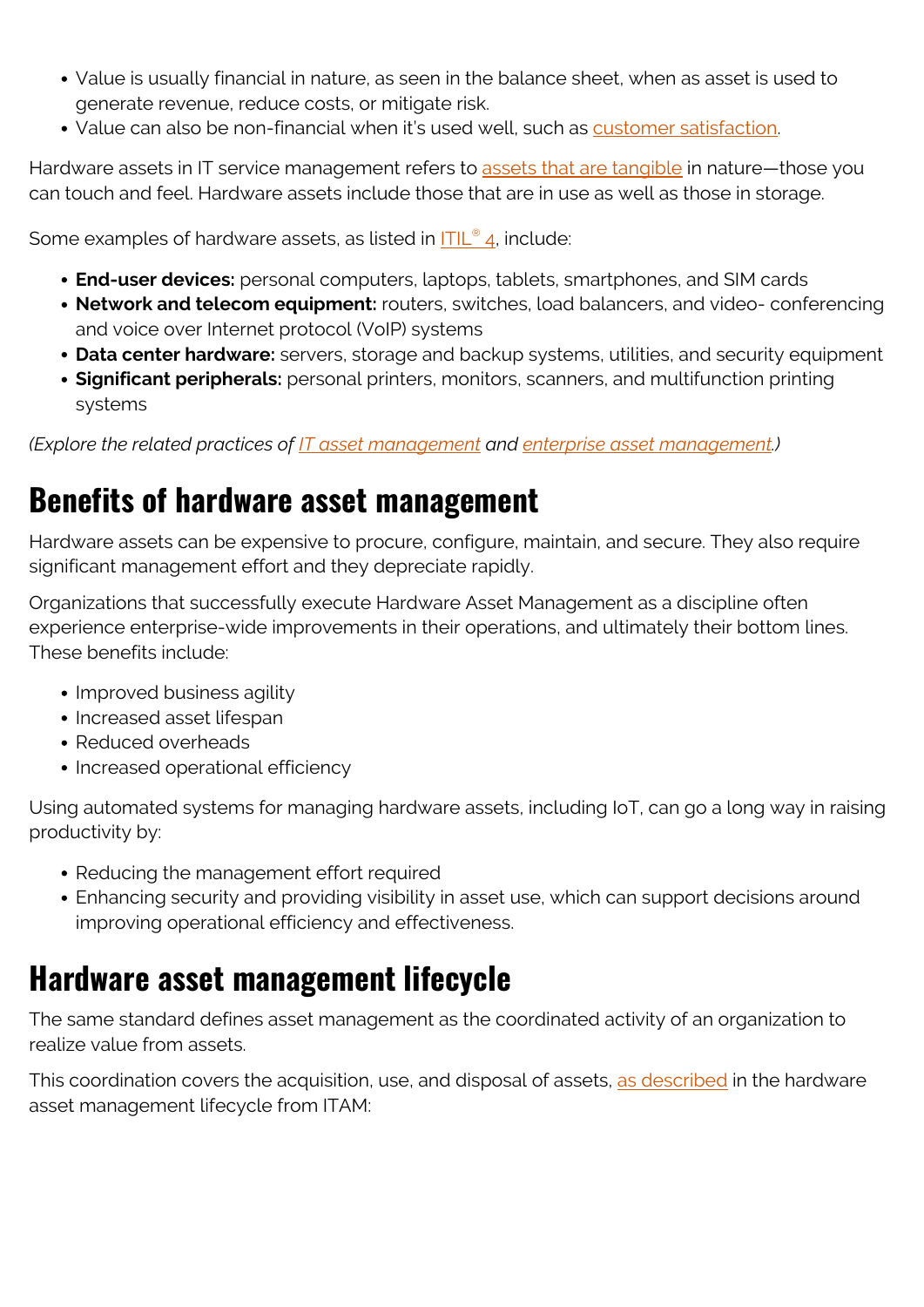

Let's look at each phase.

#### **1. Specify**

Hardware planning is usually driven by two perspectives. On the one hand, there is data from business or customer side that is indicative of strategy and demand that influence capacity and type, while on the other hand there is technical aspects driven by evolution, incidents, problems, and continuity factors.

A hardware asset plan will capture these two perspectives, and consolidate the information into a concise approach that meets the priorities of the organization.

Once you've identified the priorities, budgeting is the next logical step. Of course, the business plays the bigger role in the decision-making process based on how much funding is available for hardware assets.

Budget will also be determined by preferred acquisition role as upgrades and leasing are considerably cheaper compared to outright purchase.

*(See how [capital and operating expenses](https://blogs.bmc.com/blogs/capex-vs-opex/) play out over time.)*

### **2. Acquire**

Following the budget, the procurement process kicks in.

In this phase, you'll have to write specifications for hardware to a sufficient detail in order to:

- Ensure the selected vendors understand what you need
- Guarantee that your organization receives bids that meet its needs.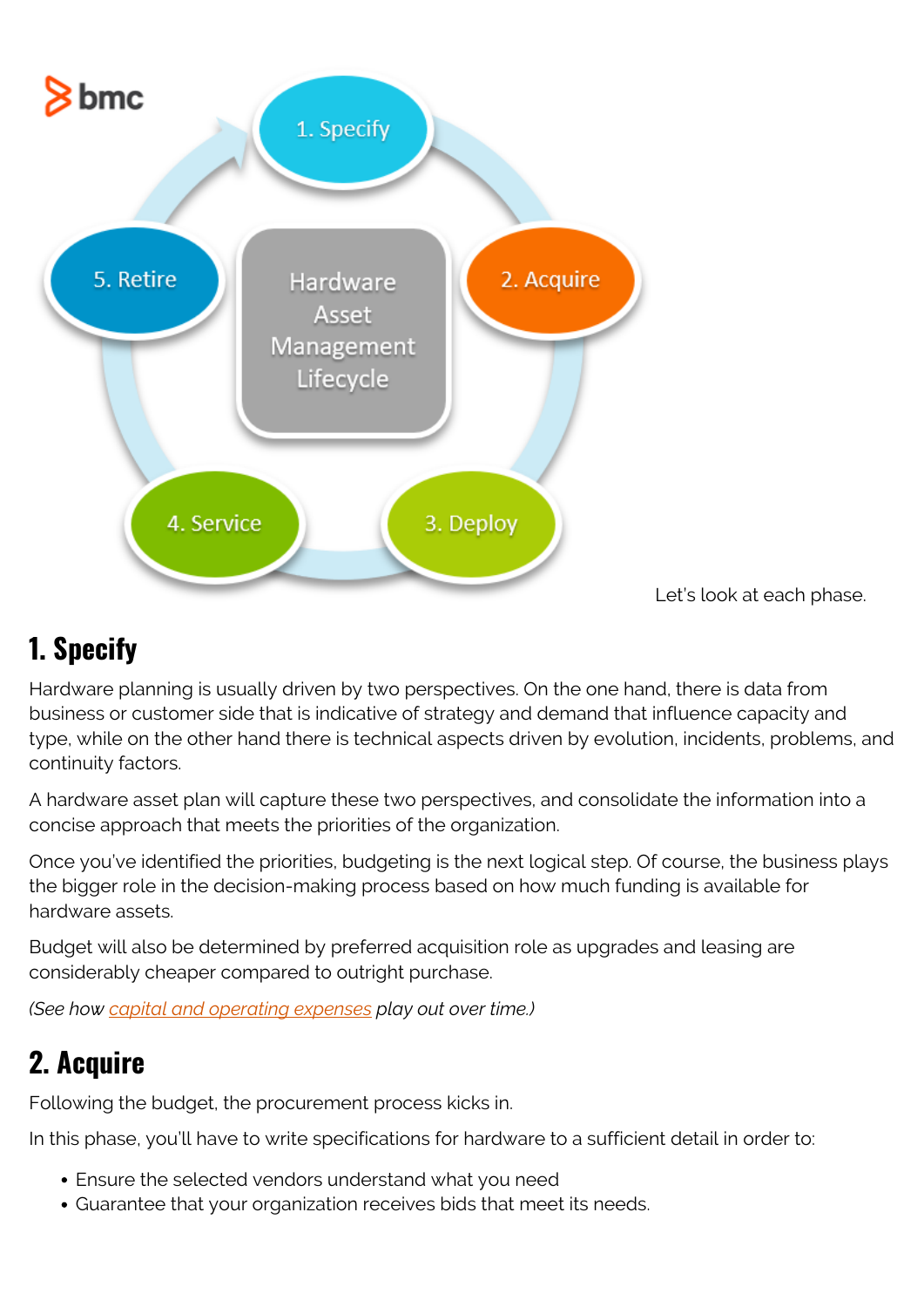Key determinants of which vendors you'll select usually include:

- Compatibility with other assets, existing or planned
- Warranty
- Technical support

Procurement will ensure the contract captures elements of support under the [service level](https://blogs.bmc.com/blogs/sla-template-examples/) [agreement \(SLA\).](https://blogs.bmc.com/blogs/sla-template-examples/)

One alternative to acquisition is to **bring your own device (BYOD)**. In this model, users provide their own computing devices, which will be:

- Logged by the corporate body
- Provided access to internal systems subject to the relevant [information security policies](https://blogs.bmc.com/blogs/it-security-policy/)

Upon receipt of the hardware assets, your organization must log them in a fixed asset register for financial reasons. This ensures that the financial value from the asset is:

- Captured for financial reporting
- Depreciated year on year

You'll also tag the asset with the appropriate tagging mechanism, then store the asset in preparation for dispatch and assignment.

#### **3. Deploy**

The next step, before dispatching and assigning the asset, is to capture the hardware asset as a [configuration item](https://blogs.bmc.com/blogs/asset-management-vs-configuration-management/)

in the relevant IT service management system or register. This supports and device servicing, when necessary, by logging the information needed to support monitoring and maintenance activities by designated IT and vendor support teams.

For end user hardware assets, deployment means either:

- Configuring, dispatching, and assigning assets to the user at their designated work area, including home for purposes of remote work.
- Having the users collect their devices from IT.

For security reasons, you might:

- Issue asset passes to facilitate movement in and out of buildings
- Require users to sign an acceptable use policy before handing over the asset

For corporate hardware assets, deployment means:

- 1. Moving the assets from storage.
- 2. Using the [change management process](https://blogs.bmc.com/blogs/types-levels-change-management/) to configure, install, and integrate assets into the live environment.

IT specialists or vendors would conduct these deployment activities. Internal teams, including security specialists and systems audits, then handle the validation process.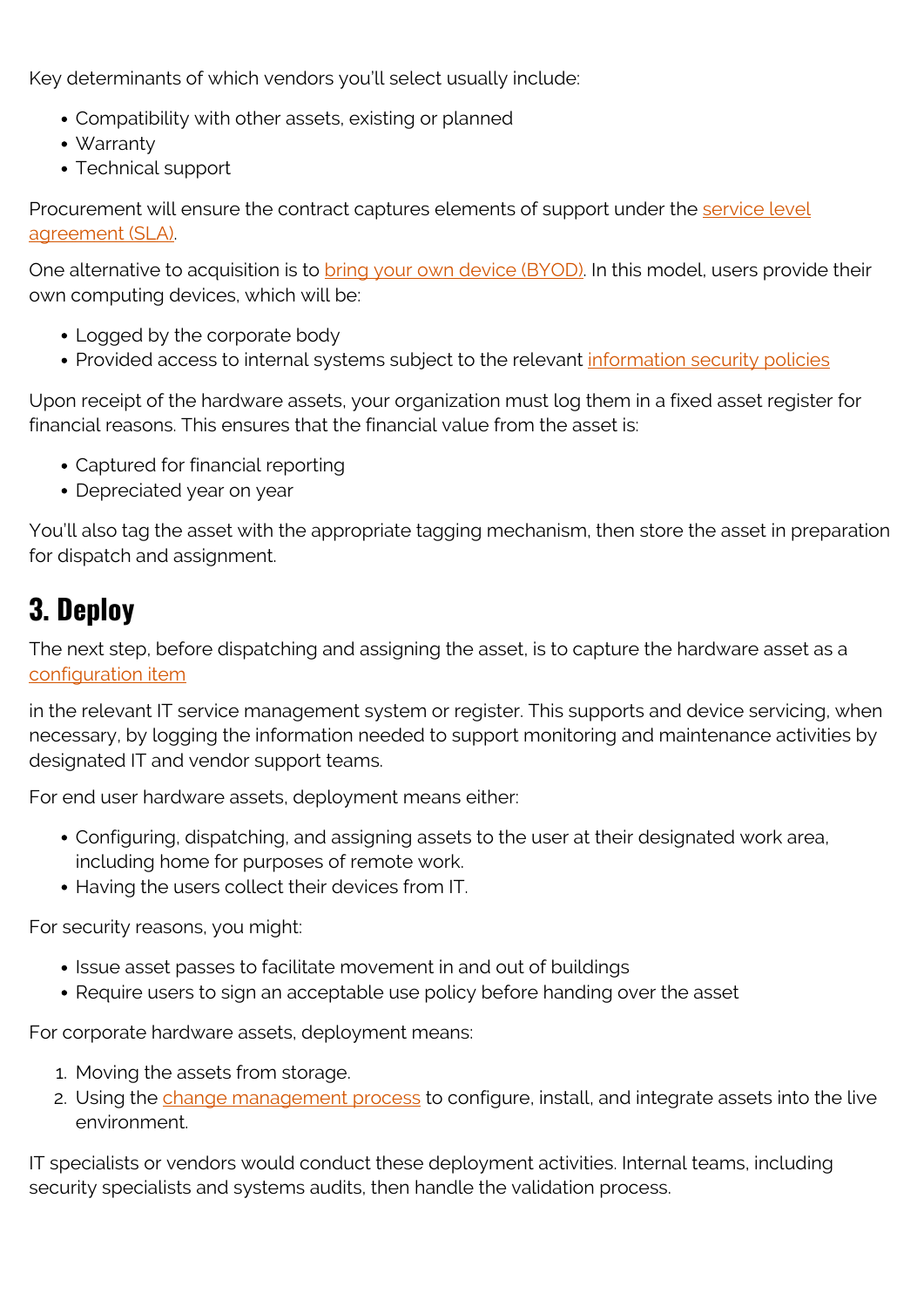### **4. Service**

At this step, you carry out maintenance of the hardware asset. This usually happens either as:

- Scheduled maintenance carried out by IT specialists or vendors in line with contract SLAs.
- A response to events, incidents, and problems that require remedial actions.

To support maintenance, an essential activity is spares management, ensuring that faulty parts can be restored quickly and effectively.

Servicing will also include necessary [upgrades and patches](https://blogs.bmc.com/blogs/patch-management/), which are subject to the existing change management process.

Financial management will track the usage of the asset and compute depreciation as part of annual statutory financial reporting.

## **5. Retire**

Once the hardware asset reaches its useful end of life or is unserviceable, it will then be decommissioned, and then considered for disposal as a logical final step. Decommissioning can also be triggered by:

- Employee exit (considering BYOD)
- Security or audit advisory regarding vulnerabilities or compromise

Decommissioning is a sensitive process when it comes to corporate hardware assets. As such, manage decommissioning using the existing change management processes. Status of the asset should be updated in the IT service management system or hardware asset register.

Before disposal, a security check is required to ensure that the asset is wiped of any corporate information. Specialized techniques might be required to ensure that any data contained in drives is irrecoverable.

Disposal could involve:

- Returning, as in the case of leased assets
- Selling, in the case where the asset still has some financial value

Some organizations consider donations to other institutions, e.g. for education or charity.

Finally, update the asset records to reflect the exit of the hardware asset from the organization.

# **Hardware asset management is a critical practice**

Hardware asset management isn't a practice for later. With ramifications around employee productivity, financial health, and overall security, hardware asset management is a critical activity for every organization.

# **Related reading**

- [BMC Service Management Blog](https://blogs.bmc.com/blogs/categories/itsm/)
- **[IT Asset Management: 10 Best Practices for Successful ITAM](https://blogs.bmc.com/blogs/it-asset-management-best-practices-top-ten/)**